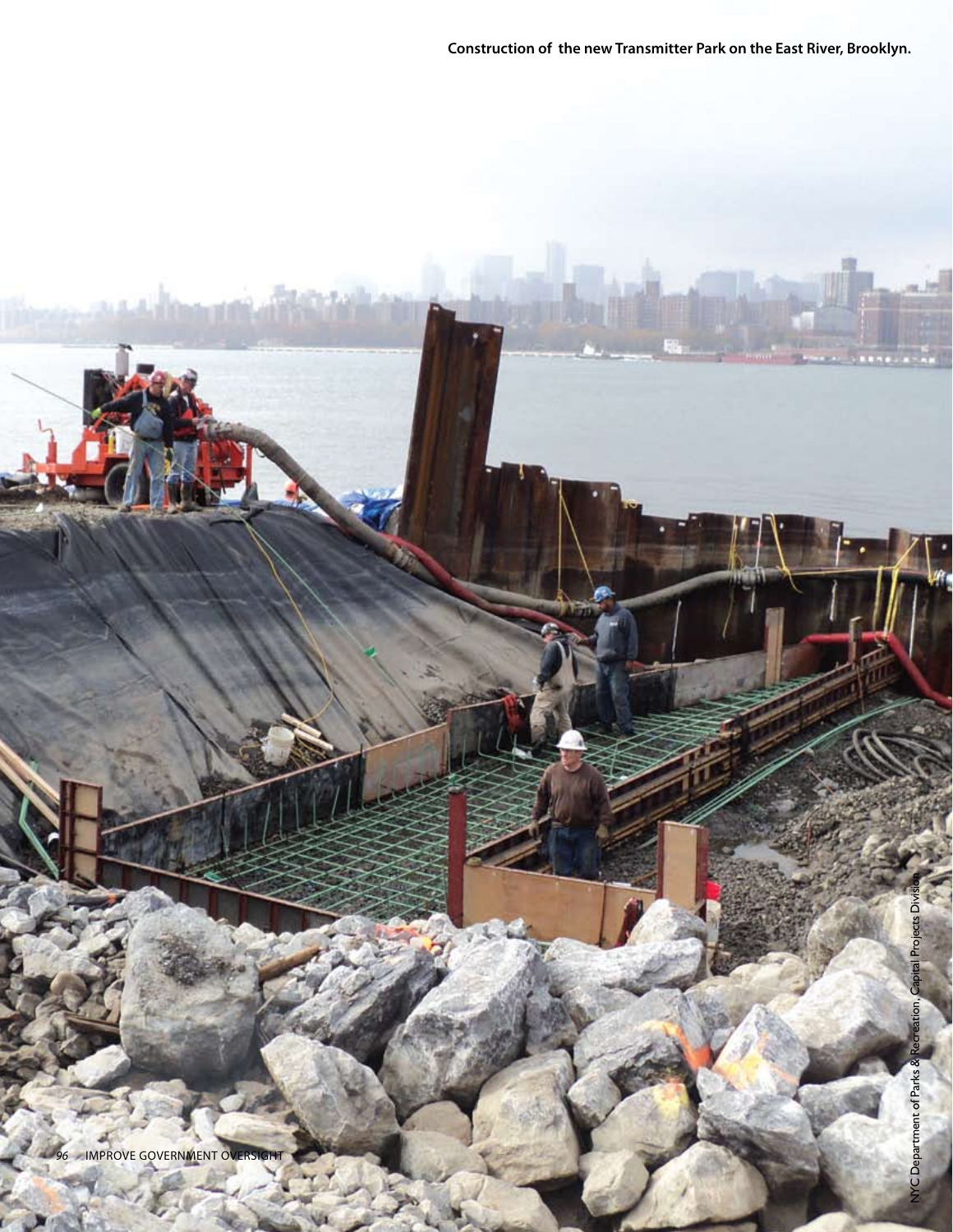# GOAL 7

Improve governmental regulation, coordination, and oversight of the waterfront and waterways.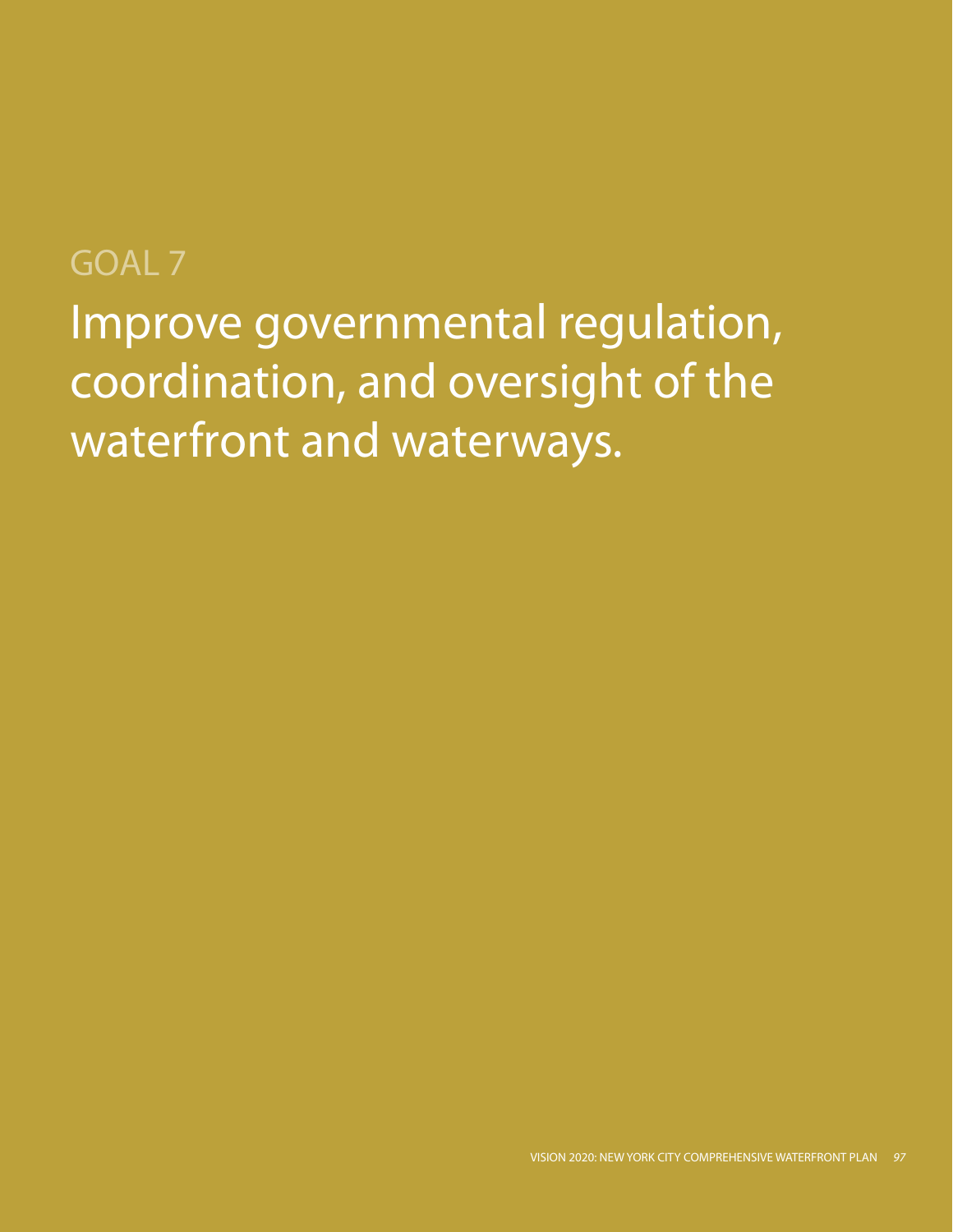# IMPROVE GOVERNMENT OVERSIGHT

Realizing all the ambitious plans New York City has for the waterfront and waterways expanding public access, using the Blue Network to transport people and goods, redeveloping neglected waterfront sites, restoring ecosystems, and increasing the city's resilience to climate change—will require action. And improving the efficiency with which New York can take action will be critical to achieving shared goals. The City must maximize what can be accomplished with every dollar, public or private, and with every hour spent by business owners, government agencies, and citizen volunteers.

There are three general ways the city can enhance its ability to take effective action on the waterfront and in the waterways. It can improve the environmental regulatory process to ensure that projects move forward in a timely manner while promoting the health of the city's ecosystems. It can also improve management of public waterfront infrastructure. And it can achieve better coordination among stakeholders throughout the region to pursue funding and implementation of projects. Progress on these three fronts will help New York City make the most of the waterfront and waterways.

# ENVIRONMENTAL REGULATORY PROCESS

Environmental regulations and the permitting process are essential to protect the environment. It is through the permitting process that projects are assessed to ensure that they avoid, minimize, and mitigate environmental impacts. Environmental permits are needed for a wide assortment of projects that involve building in or on the water, and it is important that these projects obtain permits in a timely, transparent manner.

The City of New York generally has regulatory jurisdiction over land use within its boundaries, but authority over the waterfront and the waterways is quite complex. Currently 14 municipal, state, and federal agencies play a regulatory role in protecting the New York Harbor Estuary. Of those 14, three key agencies—the U.S. Army Corps of Engineers, the New York State Department of State, and the New York State Department of Environmental Conservation—regulate and issue permits for construction and maintenance of in-water structures.

Permit applicants for in-water construction can be private or public owners of waterfront land. They range from an individual homeowner who must repair the seawall on his property to a marine services company that seeks to construct a pier to a City agency that must address erosion in a public park.

All these applicants may face challenges navigating the permitting process for in-water construction. Permit applicants encounter regulatory hurdles, time delays, and uncertain outcomes that can hinder their ability to maintain their properties or create new housing, businesses, or open space. The maritime industry, which relies on the waterfront and waterways and routinely needs to build and maintain structures in and at the edge of waterbodies, is particularly affected by challenges in the permitting process.

Improvements to the existing administrative process could address the following questions:

- What are simple, practical measures that can be undertaken to improve the permitting process to make it more transparent and predictable for all involved?
- Does New York City's urban context call for an approach to environmental protection that is responsive to its density and unique land-use patterns?
- Should wetland mitigation practices now used by other states and regions—such as mitigation banking and in-lieu fee payments—be employed within New York City?

### Improving the Permit Administration Process

Reform of the permitting process for in-water construction is critical to ensure that the many projects described in *Vision 2020* can move forward. Reform does not mean lowering environmental standards or short-cutting public review. Rather, it entails improving the process to make it more transparent and efficient for both permit applicants and regulators. Ultimately, the permitting process should foster outcomes that protect and enhance the environment as well as promote cultural and economic development within New York City.

Several approaches could be pursued to help applicants who seek permits for in-water construction. A one-stop shop for permit applications could be established to provide applicants with a central information repository. Having a single place for application materials, regulations, and guidance for all relevant regulatory agencies would help applicants understand the permitting process and get the information they need. Washington, Massachusetts, and Connecticut all have repositories for federal and state permitting information that New York State could use as models. Another way to improve permitting administration would be to offer training for the engineers and environmental experts often hired to prepare permit applications. The training would better inform such consultants about requirements and standards. Pre-application meetings with standardized protocols and checklists could be offered as well. These meetings could be used to review which permits are applicable and to discuss initial environmental concerns and design considerations—important for complex projects that have potentially significant adverse environmental impacts.

Finally, design guidelines for waterfront in-

"It took years to get the floating swimming pool approved, and there were stumbling blocks at every step. There were times I was almost ready to throw out the baby with the bathwater."

—Ann Buttenwieser, Founder, Neptune Foundation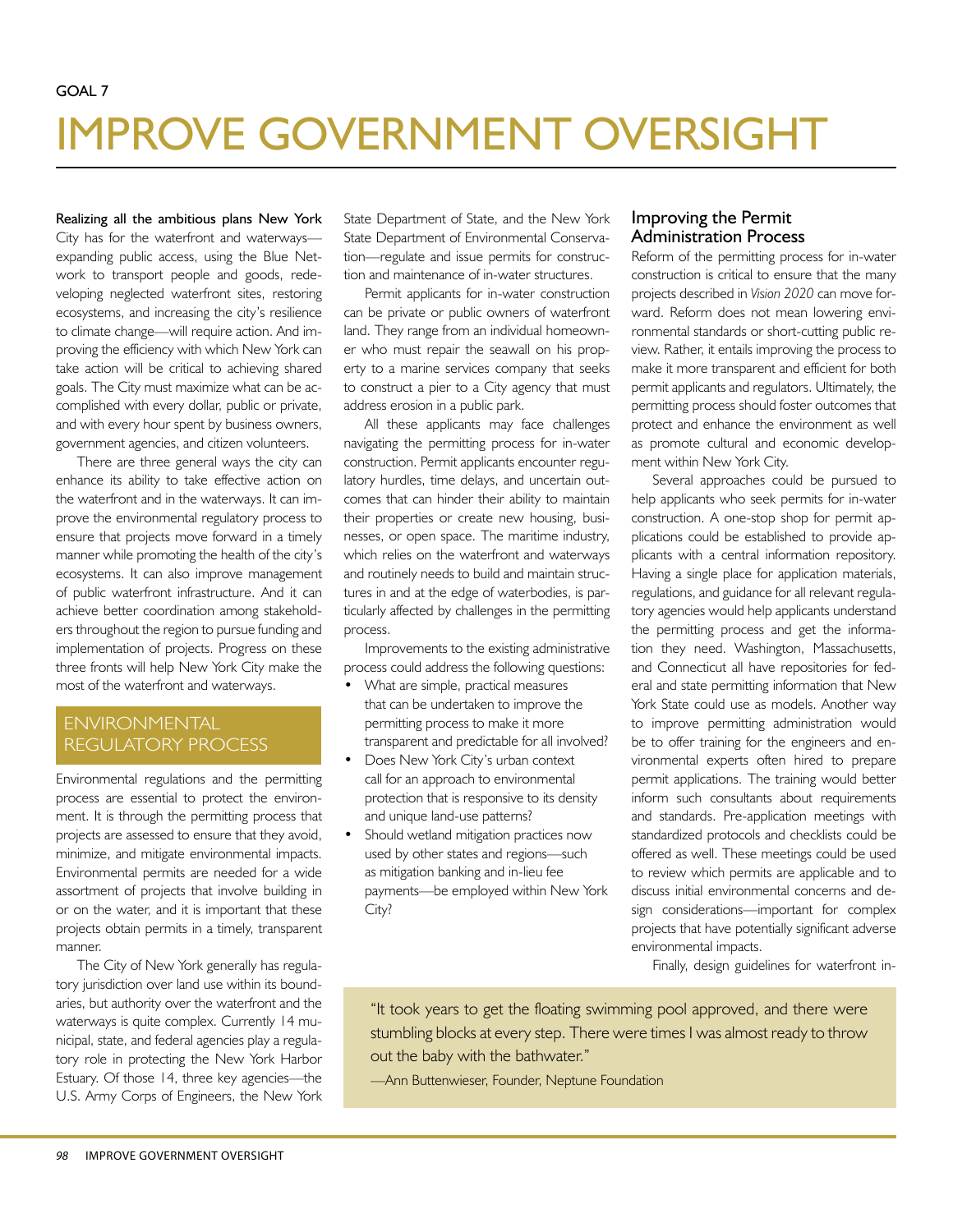frastructure would help make the permitting process more transparent and predictable. Currently applicants can have difficulty understanding which environmental and design factors regulators will focus on when reviewing applications, as well as how and when different regulators interact during the review phase. Design guidelines for in-water infrastructure, such as piers, docks, and bulkheads, could be put forth in partnership with the regulatory agencies and based on preferred design standards.

#### Applying Regulations in an Urban Context

Just as permitting administration could be improved, the regulatory review of permit applications from New York City could be revised to reflect the unique conditions here. Regulatory reviews of projects from New York City should recognize that the city's dense urban setting might call for a different approach to the protection and enhancement of natural resources than is used in less-developed areas.

In other parts of the state, the waterfront is generally characterized by a range of lowdensity uses and parks on large tracts of land. But New York City is highly urban, with land intensively used and divided into small parcels controlled by many owners. Furthermore, past industrial uses have contaminated many sites along the waterfront, and most wetlands have been lost. In this urban setting, it can be difficult to achieve the goals of development and environmental restoration on a single parcel. Rather, there is a need to look for multiple sites where these goals can be realized. Recent history has demonstrated that substantial improvements to water quality and habitat are possible within New York City, and realistic ecological goals can be achieved.

An appropriate approach for New York City is to recognize the ecological opportunities that do exist and to use the development process to improve environmental conditions. For example, portions of the Kill Van Kull waterfront on Staten Island are actively used by critical maritime activities, whereas other portions are significantly degraded and contaminated by past industrial uses. Arlington Marsh, a contaminated wetland area on the Kill Van Kull waterfront, could be restored to greater habitat value. Advancing projects of regional significance, such as the expansion of the New York Container Terminal, could provide the resources to restore Arlington Marsh or similar sites.



Building a public park on the shoreline, such as Hudson River Park (above), requires permits from city, state, and federal agencies.

#### **Mitigation**

Federal, state, and local environmental policy seeks first to avoid impacts, then minimize impacts, and, where impacts are unavoidable, mitigate them. Compensatory mitigation is the practice of restoring, enhancing, or protecting wetland, stream, or other aquatic resource functions to offset their loss elsewhere as a result of construction projects. In 2008 the U.S. Army Corps of Engineers and the U.S. Environmental Protection Agency issued the Compensatory Mitigation for Losses of Aquatic Resources Final Rule, which establishes performance standards and criteria for mitigation for activities that require Army Corps permits. There are three primary classes of compensatory mitigation recognized in the Final Rule guidelines: permitteeresponsible mitigation, in-lieu fee mitigation, and mitigation banking.

Permittee-responsible mitigation is habitat restoration and enhancement undertaken by the permittee either at the site of the disturbance ("on-site mitigation") or at another location, typically within the same watershed ("off-site mitigation"). Because most permittees lack wetland experience, and because of the inherent difficulty of wetland restoration, creation, and enhancement, permittee-responsible programs are at the bottom of the preference hierarchy of the Army Corps mitigation guidelines. However, permittee-responsible mitigation is

the accepted practice in New York City, where the New York State Department of Environmental Conservation has not recognized in-lieu fee mitigation and mitigation banking.

In-lieu fee mitigation involves permit applicants designating an approved third-party organization to undertake wetland creation, restoration, and/or enhancement. The third-party organization—typically a governmental agency or non-profit—has an agreement with appropriate regulatory agencies to use fee payments from permit applicants to engage in compensatory mitigation. In-lieu fees have proven beneficial because they allow organizations with technical expertise to tackle complex wetland projects. In the past, federal regulators have favored in-lieu fee arrangements, but the Army Corps now lists them second in its preference hierarchy.

Mitigation banking, the Army Corps's preferred mitigation strategy, allows permit applicants for projects of all sizes to purchase "credits" from a restored, established, enhanced, or preserved wetland, stream, or other aquatic resource. Based on a wetland assessment, a mitigation bank assigns habitat/ecological value to those resources in the form of credits that can be sold by the bank to permit applicants to offset losses of natural resources due to dredge and fill activities. Bank credits can be disseminated for projects within a delineated geographic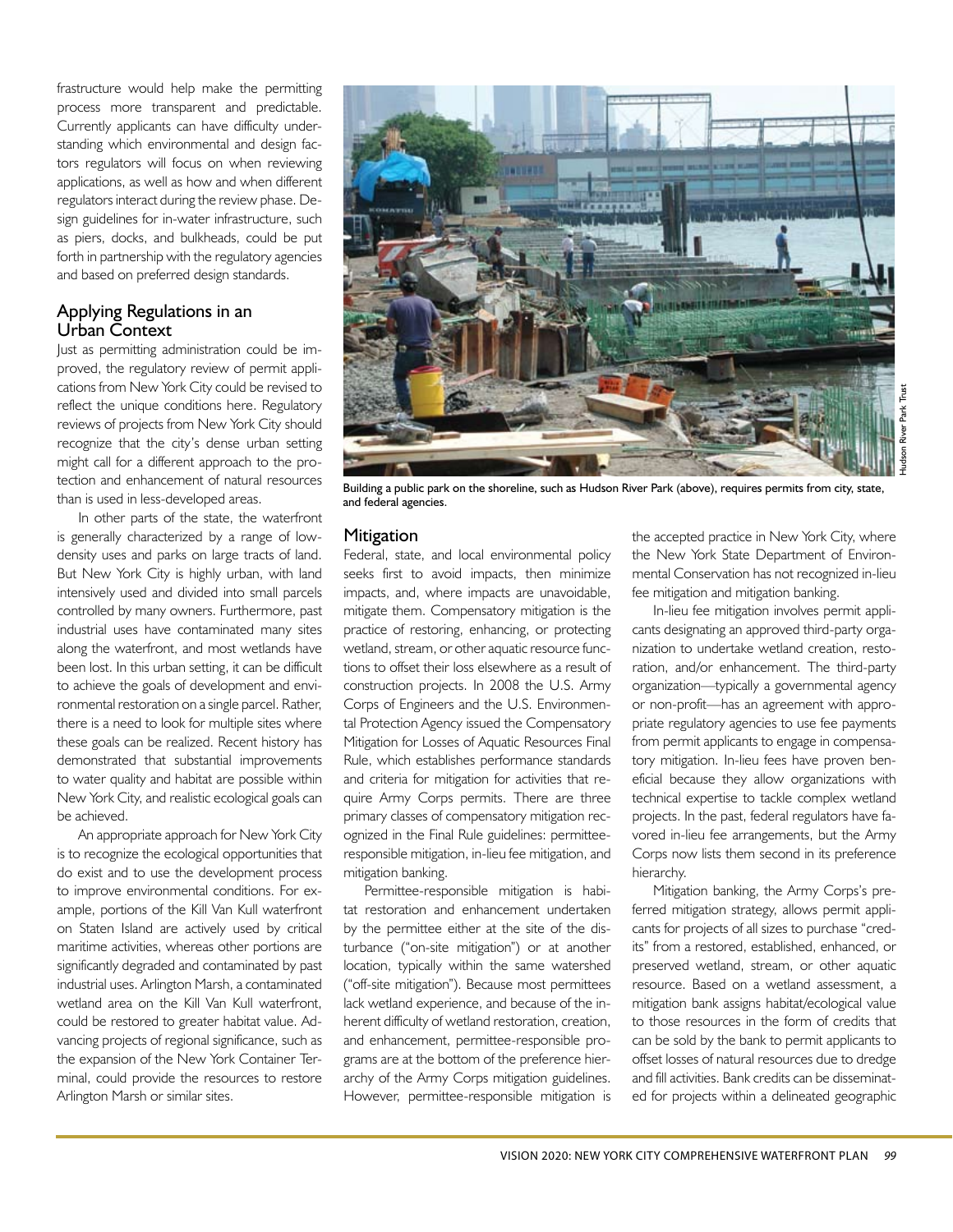region, or service area. Assigning credits and standardizing mitigation ratios (for example, one acre of wetland impact could require three acres of restoration) make the process more predictable.

The mitigation bank organization, which can either be a private or public entity, is responsible for restoring, enhancing, or preserving natural resources. A bank's mitigation requires a detailed plan prior to approval. The bank owners and regulators have a formal agreement, or bank instrument, to establish liability, performance standards, management/monitoring requirements, and terms of credit approval. An interagency review team, usually chaired by an Army Corps representative, provides regulatory review, approval, and oversight of the bank and its mitigation efforts. This built-in enforcement ensures that a project meets its restoration goals.

Mitigation banks are often more successful than individual attempts. This is in part because many projects have modest wetland impacts. Mitigating individually for such impacts often results in a mitigation project that provides little, if any, environmental benefit. In contrast, a mitigation banking plan can be implemented on behalf of multiple projects. By assembling and applying extensive financial resources, planning, and scientific expertise not always available to permittee-responsible mitigation projects, mitigation banks reduce uncertainty over whether the compensatory mitigation will be successful. Mitigation banks also reduce permit processing times, and thereby improve the cost-effectiveness of compensatory mitigation.

Mitigation banking can provide economies and ecologies of scale for wetland restoration. The consolidation of scientific expertise, financial resources, and regulatory oversight into largescale mitigation activities can streamline the permitting process and ensure that mitigation is both professional and ecologically significant.

Mitigation banking or in-lieu fee mitigation, if established in New York City, could channel resources to larger ecological restoration projects. Instituting a policy on these methods of mitigation could provide important new tools to improve the permitting process—and improve the environment.



Repairing fendering and piles at Pier 9A North at the Red Hook Container Terminal.

# MANAGEMENT OF PUBLIC INFRASTRUCTURE

The bulkheads, piers, platforms, and other structures that make up the City's public infrastructure are essential to economic development and quality of life. Public and private infrastructure on the shoreline represents assets that today would have a replacement value in the billions of dollars.

Waterfront structures require routine maintenance and repairs. Exposure to the harsh marine environment causes deterioration of these assets, jeopardizing New York City's capacity to continue to grow and diversify its economy. To ensure a prosperous future, investment in and maintenance and management of this infrastructure are critical. Maintenance of these structures can prevent the need for substantial capital demands for major repair and reconstruction. Replacement of deteriorated structures often results in more extensive costs as well as delays due to regulatory obstacles.

Historically, the City's public waterfront infrastructure was under the stewardship of the Department of Ports and Terminals, which later became the Department of Ports, International Trade and Commerce. This agency was dissolved in 1991, and its responsibilities and infrastructure assets were divided among other City agencies, with the majority of the properties go-

ing to the New York City Department of Small Business Services (SBS) under the management of the New York City Economic Development Corporation (EDC). These two agencies maintain approximately 22 miles of waterfront infrastructure. Their program for managing waterfront maintenance could serve as a model for the rest of the more than 100 miles of publicly owned waterfront.

The division of responsibility for inspection and maintenance of waterfront infrastructure among dozens of agencies can create confusion about which agency has jurisdiction over particular waterfront assets. This is especially true when structures abut multiple uses such as parks and roadways. In addition, the inspections and maintenance necessary to preserve waterfront assets can be costly in the short term, and difficult to prioritize. Damage to substructures is often not readily apparent and may require verification by underwater inspections.

Effective maintenance of the City's piers, platforms, and bulkheads first requires current information about their condition, which is subject to change and affected by severe storms and other weather events. Much of this infrastructure has not been systematically catalogued and assessed.

EDC and SBS undertake routine inspection and maintenance of the waterfront infrastructure they are responsible for and have estab-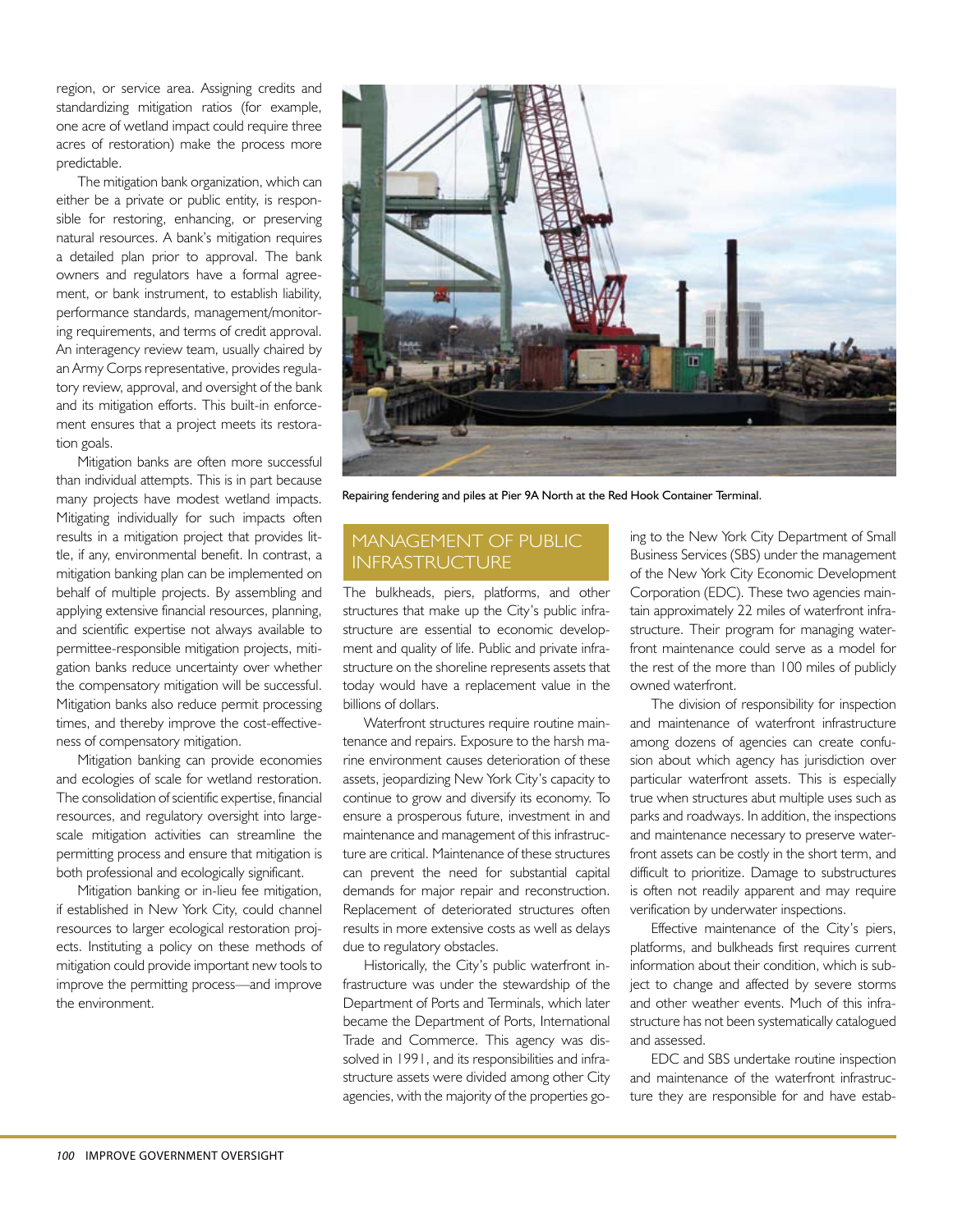

Without regular maintenance, piers will deteriorate until they collapse, as seen with this pier in Greenpoint, Brooklyn. It is difficult to obtain a permit to rebuild.

lished protocols to forecast future infrastructure repairs. The Waterfront Maintenance Management System (WFMMS) is a new comprehensive GIS-based database—commissioned by EDC and put into effect in 2010—that is designed to serve as a repository for all information pertinent to the maintenance of the City's waterfront infrastructure. WFMMS has current mapping with geodetic information and maintains past inspection reports, past construction and repair information, past permits, and a variety of other data directly related to the maintenance of EDC's and SBS's waterfront infrastructure. Each catalogued site is broken down by sub-facilities and individual structures within those facilities—all the way down to individual structural elements. Using the inspection reports contained in WFMMS, users are able to catalog individual structural component assessments and ratings, along with recommendations for future inspection timing, repairs, and long-term capital rehabilitation projects.

WFMMS is also a planning tool to establish baselines from past projects, identify and manage inspection protocols in the present, and forecast future project needs and budgets. It is scalable so that in the future it can be expanded to provide the same capabilities to all City agencies. WFMMS has the capacity to centralize all property information, facility maintenance and capital project information, and detailed site histories for City-owned waterfront land. By expanding this program or similar programs to all City-owned waterfront facilities, current conditions could be better understood and future needs better anticipated.

# REGIONAL **COORDINATION**

Issues of regional significance—such as dredging, improvements to water quality, ecological restoration, and bridge replacement—require regional coordination. Several initiatives discussed in *Vision 2020* will necessitate coordination among numerous governments within the region. These initiatives include the implementation of the *Hudson-Raritan Estuary Comprehensive Restoration Plan* and the *Dredged Material Management Plan*, coordination of Harbor operations through the Harbor Safety, Navigations, and Operations Committee of the U.S. Coast Guard, planning for the future of the marine cargo terminals, and planning for climate resilience. Regional coordination will be required to seek federal funding for all these projects.

Many of the recommendations in V*ision 2020* have funding needs, large and small. The continued vitality of our waterfront depends on the availability of resources and revenues to support a wide range of public and private activities. Compared to other harbors and estuaries around the nation, New York Harbor is underfunded for environmental restoration and port activities and operations. New York City can seek to partner with New York State and New Jersey and other municipalities and institutions in the region (such as metropolitan planning organizations and the Port Authority of New York & New Jersey) to advocate for federal funds.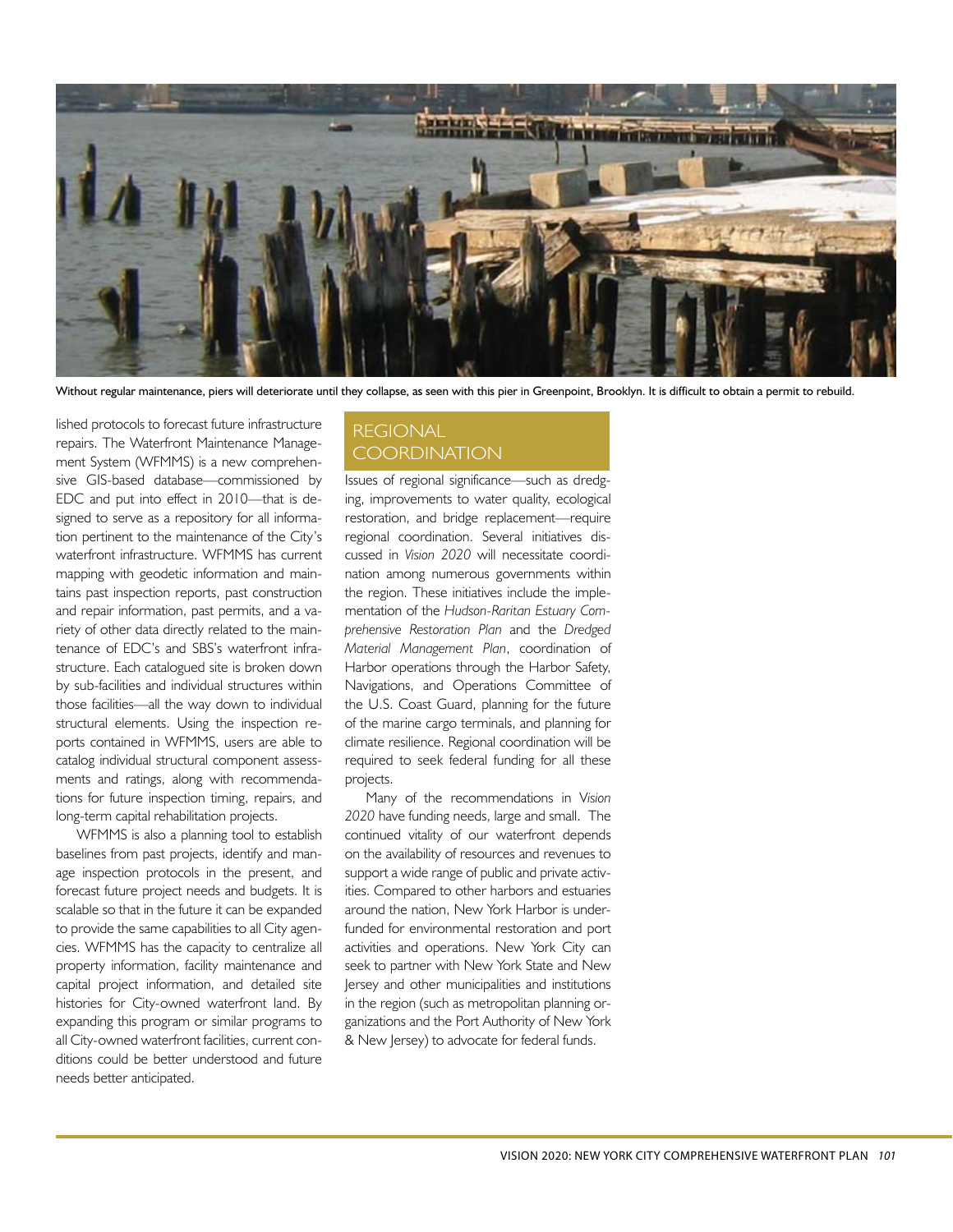# Improve Government Oversight: Strategies and Projects

This plan envisions a waterfront in 2020 that is more productive, more active, and more accessible. But permitting difficulties, unclear oversight, and a lack of funding are all challenges to making progress on the waterfront.

To address these challenges, the City will pursue the following set of strategies over the next 10 years. The City will improve permitting predictability and efficiency by providing training and guidance to permit applicants, while working with regulators to better synchronize permit decisions. The City will also improve maintenance and monitoring of City-owned infrastructure. And to address the need for funding for waterfront projects, the City will partner with stakeholders in the region to advocate for greater funding for the Harbor.

*Vision 2020's* 10-year strategies are complemented by the *New York City Waterfront Action Agenda*, a set of projects chosen for their ability to catalyze investment in waterfront enhancement. The City commits to initiating these projects over the next three years and will be tracking progress on an ongoing basis. For each project, the lead agency and implementation year are noted.

Together, these strategies and projects lay out a comprehensive vision for the waterfront and waterways and a plan of action to achieve that vision.

# Improve predictability and efficiency of the permitting process for in-water construction.

#### VISION 2020 STRATEGIES

- Establish a permitting liaison to assist applicants in filing applications.
- Create a coordinated process, or one-stop shop, for waterfront environmental permits.
- Support integration of coastal zone policies with Clean Water Act regulatory permit actions and clarify Waterfront Revitalization Program policies encouraging "water-enhanced" uses.
- Work with city and state agencies to expedite the review process and to give priority to bulkhead repair and replacement projects in Significant Maritime and Industrial Areas, while continuing to ensure that environmental concerns are addressed.
- Assist maritime businesses in navigating the environmental permitting process to reduce uncertainty.

#### ACTION AGENDA PROJECTS

- Establish an in-water permitting task force to focus on developing permitting guidance documents, written mitigation policies and standards, a one-stop shop for in-water permitting, and a training program for applicants. (EDC, 2011)
- Develop a wetlands mitigation bank and/ or in-lieu fee program to promote more effective mitigation projects. (Mayor's Office, 2012)

# 2. With input from stakeholders, establish design guidelines for in-water infrastructure, such as piers, docks, and bulkheads.

#### VISION 2020 STRATEGIES

- Establish design guidelines and location criteria for "soft" waterfront edges that create habitat for marine life, enhance ecological productivity, facilitate water access, manage stormwater, mitigate flooding, and control wakes.
- Develop new pier and bulkhead design guidelines that integrate ecosystem-enhancing features, such as oyster baskets.
- Design bulkheads and piers with accommodations for getting in and out of the water where appropriate.
- Create design guidelines for piers, docks, and bulkheads with hardware and structural standards that are functional for multiple types of vessels, including recreational boats and historic vessels. Guidelines should cover pier shape, strength, fendering, bollards, water depth, wake protection, railings and rail openings, floats, upland vehicle access, and water, electric, and sewer infrastructure needs. Incorporate the design standards into the Waterfront Revitalization Program and state coastal permitting, where appropriate.
- Support the creation of training, workshops, and courses on high-quality design of waterfront public space for designers, architects, landscape architects, engineers, and planners.

#### ACTION AGENDA PROJECTS

Establish a task force to develop design and construction guidelines for inwater structures that minimize negative environmental impacts, ensure structural resiliency, and accommodate vessel tie-up. (EDC, 2011)